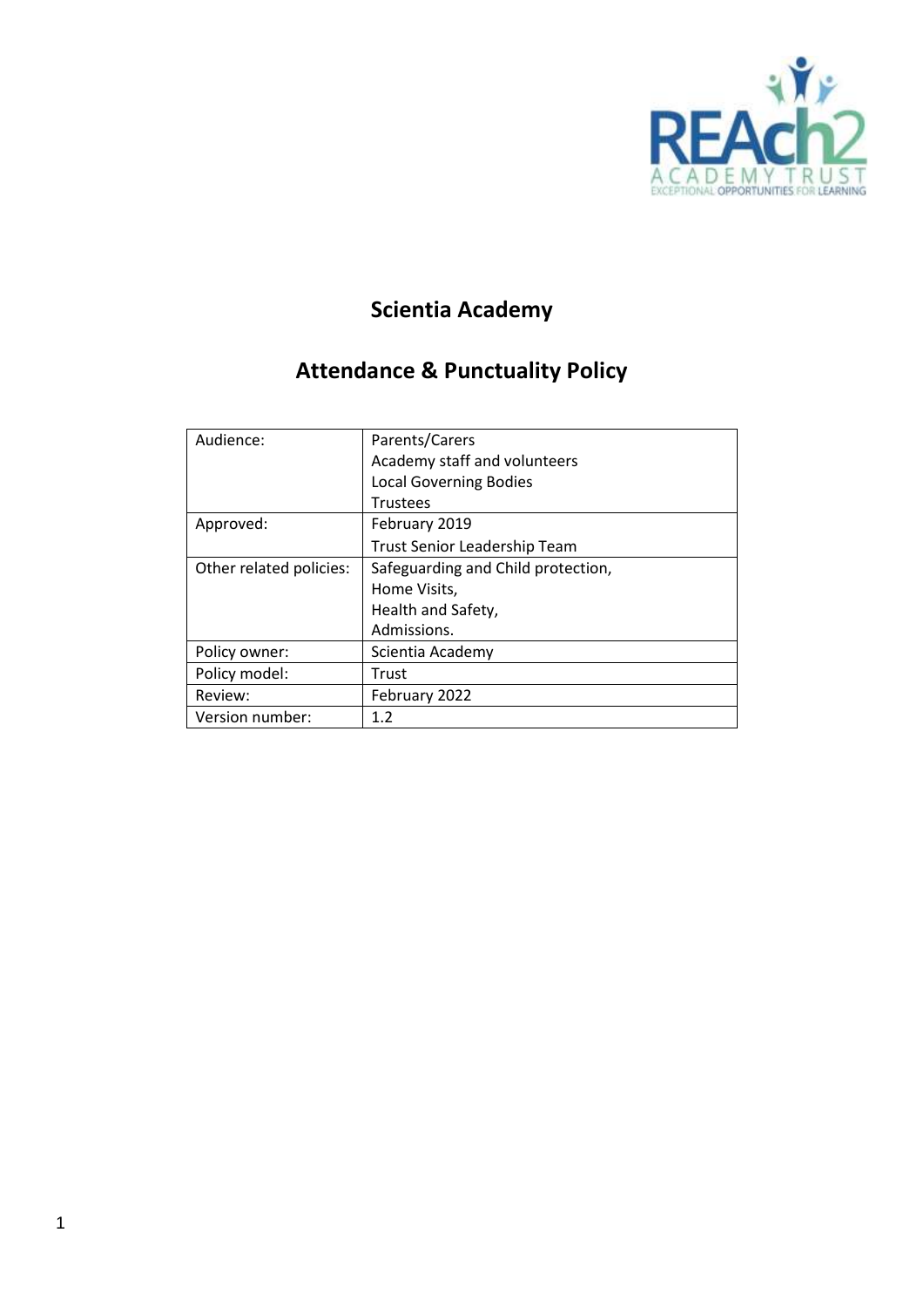

At REAch2, our actions and our intentions as school leaders are guided by our Touchstones:

| Integrity        | We recognise that we lead by example and if we want children to grow up to<br>behave appropriately and with integrity then we must model this behaviour            |
|------------------|--------------------------------------------------------------------------------------------------------------------------------------------------------------------|
| Responsibility   | We act judiciously with sensitivity and care. We don't make excuses, but mindfully<br>answer for actions and continually seek to make improvements                 |
| <b>Inclusion</b> | We acknowledge and celebrate that all people are different and can play a role in<br>the REAch2 family whatever their background or learning style                 |
| Enjoyment        | Providing learning that is relevant, motivating and engaging releases a child's<br>curiosity and fun, so that a task can be tackled and their goals achieved       |
| Inspiration      | Inspiration breathes life into our schools. Introducing children to influential<br>experiences of people and place, motivates them to live their lives to the full |
| Learning         | Children and adults will flourish in their learning and through learning discover a<br>future that is worth pursuing                                               |
| Leadership       | REAch2 aspires for high quality leadership by seeking out talent, developing<br>potential and spotting the possible in people as well as the actual                |

# **Contents**

|                                                              | Page       |
|--------------------------------------------------------------|------------|
| <b>Mission Statement</b>                                     | Page 3     |
| <b>Legal Framework</b>                                       | Page 3     |
| <b>Schools Roles and Responsibilities</b>                    | Page 4     |
| Registration                                                 | Page 4     |
| <b>Parents / Carers Responsibilities</b>                     | Page 4     |
| <b>Pupil Responsibilities</b>                                | Page 4     |
| <b>Governors responsibilities</b>                            | Page 5     |
| <b>Collection and analysis of data</b>                       | Page 8     |
| Systems and strategies for managing and improving attendance | Page 9-11  |
| <b>Term-time absence</b>                                     | Page 7     |
| Appendix 1 - Registration codes                              | Page 14    |
| Appendix 2 - Term Time leave request                         | Page 15-16 |
| Appendix 3 – Interventions – Who does what and when          | Page 17    |
| Appendix4 - Flow Chart for Attendance Letters/Interventions  | Page 18    |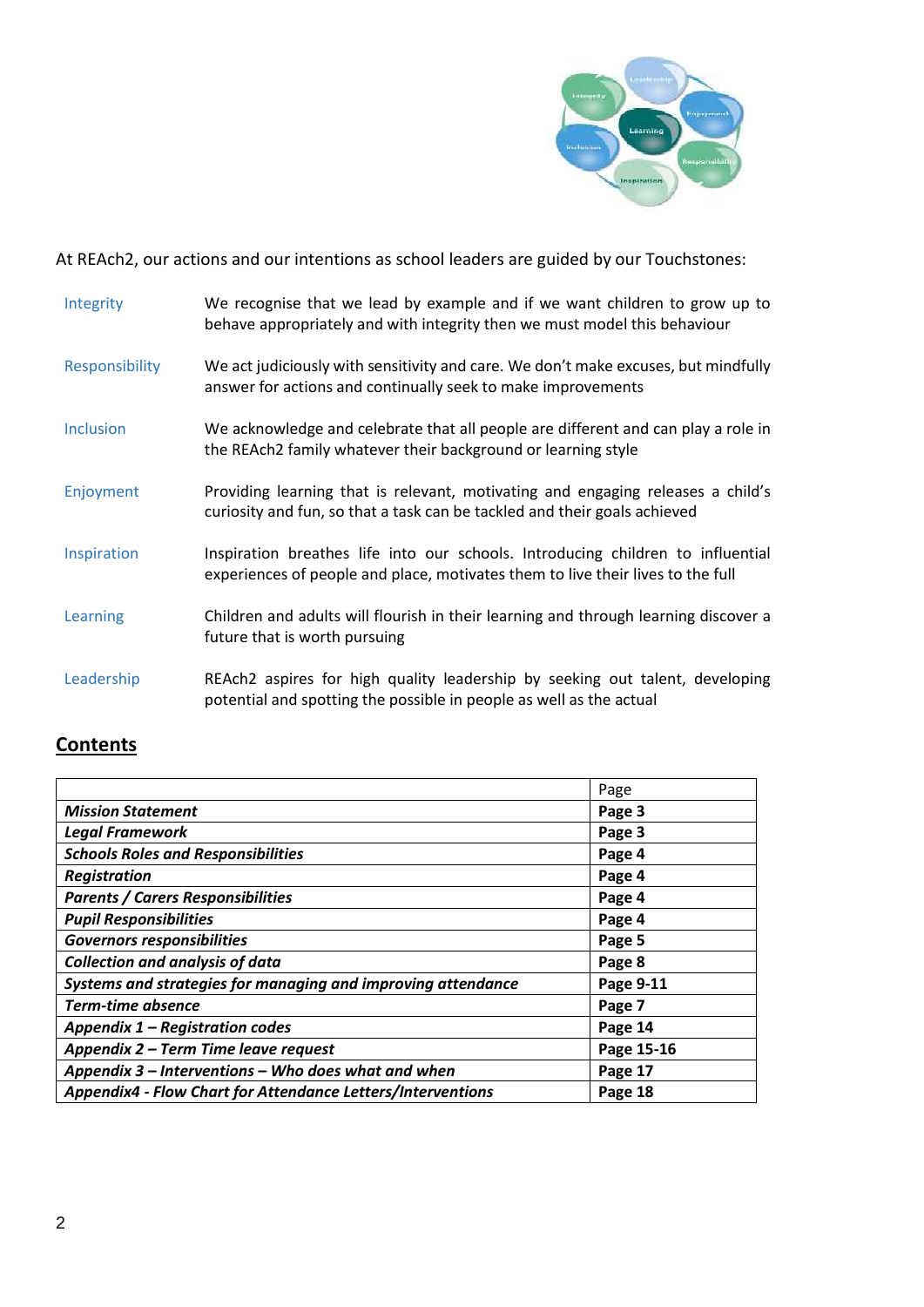#### **1. Mission statement**

Scientia Academy is committed to providing an education of the highest quality for all its pupils. At Scientia Academy we consider good and regular attendance to be above 96%. A key element is a child's attendance at school; only by attending school regularly and punctually, will children and young people be able to take full advantage of the educational opportunities available to them. Regular school attendance is a major factor in ensuring that children are safe, achieve well and develop socially, emotionally and behaviourally. Good school attendance prepares children well for their future, preparing them for high school, further education, employment and training, and plays a crucial role in enabling them to become happy, healthy and successful adults. High achievement depends on good attendance. Children who miss out on lessons are vulnerable to falling behind and statistics show that children with poor attendance tend to achieve less in both primary and secondary school.

The whole school community; pupils, parents and carers, teaching and support staff and governors, have a responsibility for ensuring good school attendance and have important roles to play. The purpose of the policy is to clarify everyone's part in this. The policy is based on current statutory and Local Authority guidance. The school will ensure that all members of the school community know of the policy and have access to it.

| Attendance | <b>Description</b>        | Approx. days lost per | Approx. weeks lost |
|------------|---------------------------|-----------------------|--------------------|
|            |                           | year                  | per year           |
| 99-100%    | Excellent                 | $0 - 4$               | Less than 1        |
| 96-98%     | Good                      | $5-9$                 | $1 - 2$            |
| 95%        | Satisfactory              | $10 - 13$             | $2 - 3$            |
| 90-94%     | Unsatisfactory            | $14 - 18$             | $3 - 4$            |
| Below 90%  | <b>Persistent Absence</b> | More than 19          | More than 4        |
|            |                           | Equivalent to 38      |                    |
|            |                           | sessions              |                    |

The whole school community – pupils, parents and carers, teaching and support staff and all members of the Governing body – have a responsibility for ensuring good school attendance and have important roles to play. The purpose of the policy is to clarify everyone's part in this. The policy is based on current government and Local Authority guidance and statutory regulations. The school will ensure that all members of the school community know of the policy and have access to it.

# **2. Legal framework**

The Education Act 1996 states that:

- The parent/carer of every child of compulsory school age shall cause them to receive efficient full-time education suitable
	- a) to their age, ability and aptitude, and
	- b) to any special educational needs, they may have, either by regular attendance at school or otherwise.
- A person begins to be of compulsory school age
	- a) when they attain the age of five, if they attain that age on a prescribed day, and
	- b) otherwise at the beginning of the prescribed day next following their attaining that age.
- A person ceases to be of compulsory school age at the end of the day which is the school leaving date for any calendar year.
	- a) if they attain the age of 16 after that day but before the beginning of the school year next following,
	- b) if they attain that age on that day, or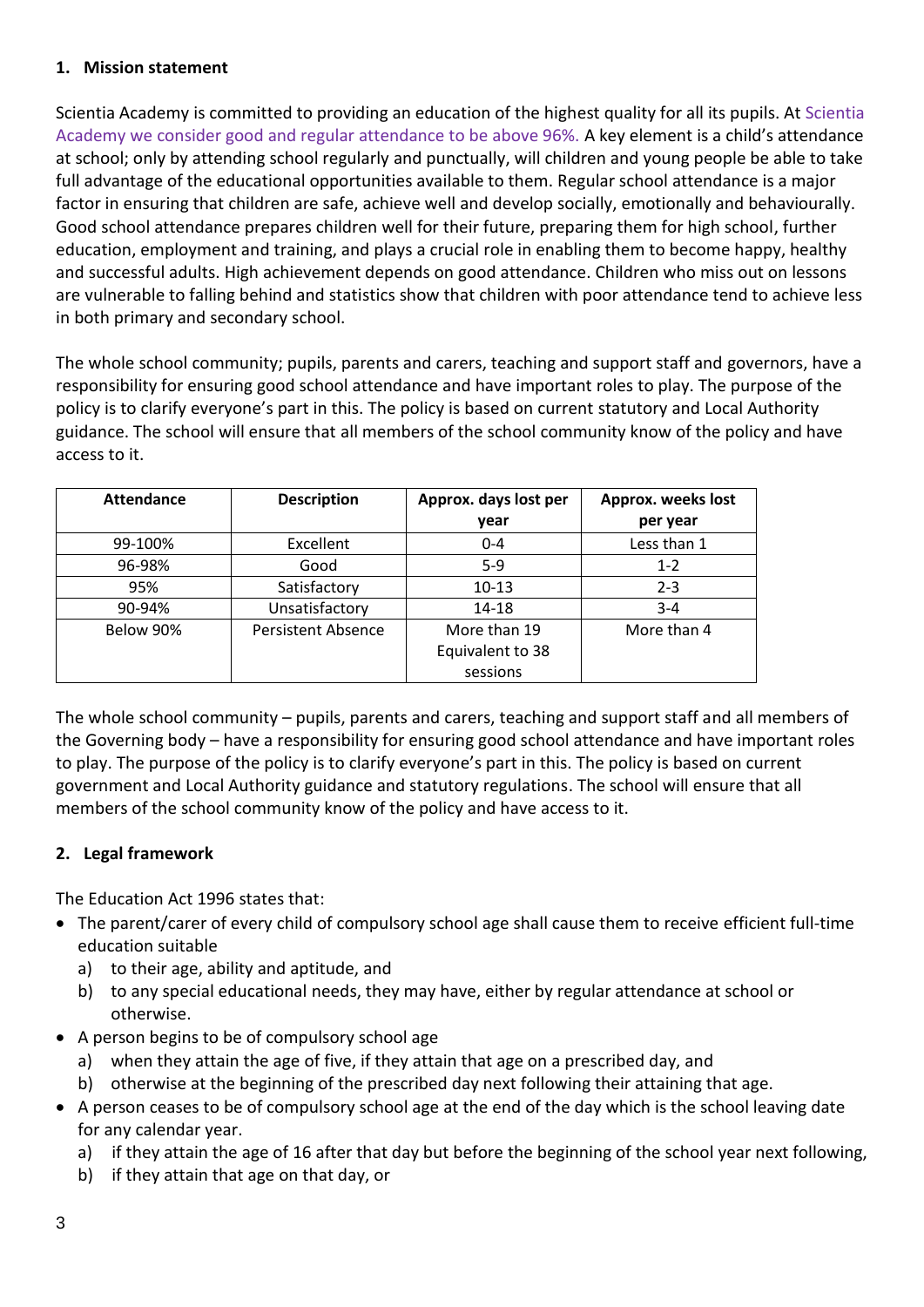c) (unless paragraph (a) applies) if that day is the school leaving date next following their attaining that age.

Scientia Academy is dedicated to complying with attendance laws set out by the legal framework and has set out this attendance and punctuality policy accordingly.

## **3. School's roles and responsibilities**

**3.1** All staff at Scientia Academy have a key role to play in the safeguarding of children and in supporting and promoting excellent school attendance. All staff will work to provide an environment in which all our pupils are eager to learn, feel valued members of the school community and look forward to coming to school every day. Staff also have a responsibility to set a good example in matters relating to their own attendance and punctuality.

**3.2** A member of the Senior Leadership Team will be delegated to take the school's strategic lead on attendance and will be responsible for overseeing, directing and coordinating the school's work in promoting regular and improved attendance. They will ensure that the school's Attendance Policy is consistently applied throughout the school and will be responsible for analysing attendance data they will also be responsible for reporting on attendance to the Senior Leadership Team and governing body.

**3.3** The Deputy Headteacher and the Administrative Officer will be responsible for attendance on a day-today basis and will provide support to any pupils whose attendance drops below 96%. They will be responsible for liaising with the class teacher and will contact the parents/carers to discuss the child's attendance, and offer support when needed. They will collate attendance data and provides this along with information on the impacts of the school's actions to improve attendance to the attendance strategic lead on a regular basis.

**3.4** A dedicated member of the admin team is responsible for maintaining the electronic registers, signs children in who arrive late, carries out first day calling and, produce and send letter to parents and carers, as directed by the Deputy Headteacher and the Administrative Officer.

# **4. Parents' / carers' responsibilities**

Parents/carers are required by law to ensure that their children receive an appropriate and fulltime education.

Scientia Academy expects parents / carers will:

- ensure their children attend the school regularly (96% or more) and on time;
- support their children's attendance by keeping requests for absence to a minimum;
- not expect the school to automatically agree any requests for absence, and not condone unjustified absence from school;
- notify school on the first day of absence and on each subsequent day of absence, unless medical evidence is provided which defines the necessary length of absence;
- provide the school with a minimum of 2 emergency contact numbers; and
- provide specific medical evidence for absences when attendance falls below 95%

#### **5. Pupils' responsibilities**

All pupils should be aware of the importance of regular school attendance and punctuality.

• ensure they attend the school regularly (96% or more) and on time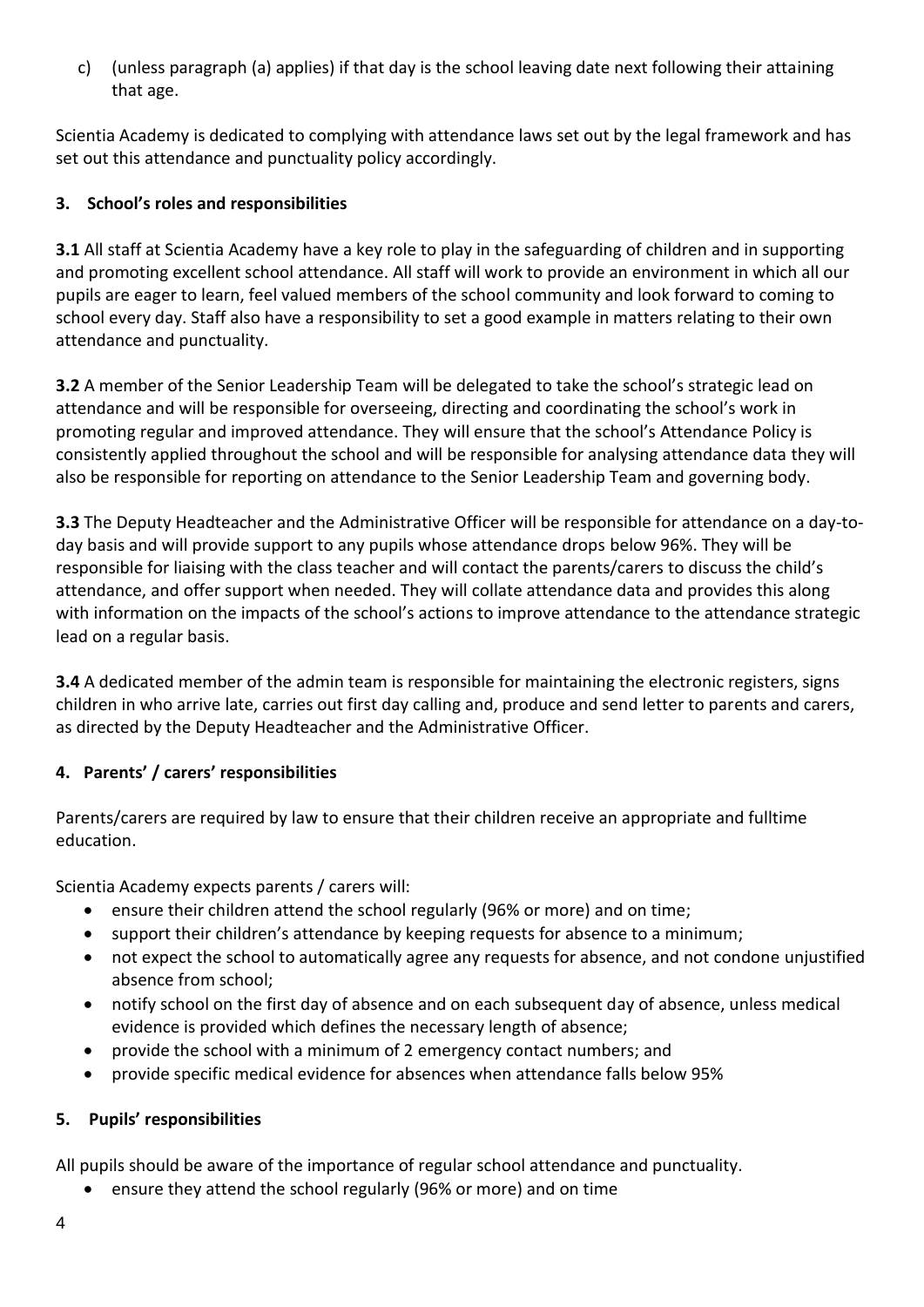If they are having difficulties that may prevent them from attending school regularly or are causing them to arrive at school late, they should speak to their class teacher, a member of the pastoral team or the attendance lead.

#### **6. Governors' responsibilities**

The Governing Body will make arrangements for ensuring that their functions relating to the practices of the school are exercised with a view to safeguarding and promoting the welfare of children who are pupils at the school.

#### **7. Registration**

### **7.1 Class Registers**

Class registers are recorded using Arbor. The system ensures that no children are missed and that pupil information can be shared quickly and securely. Registers are the only way of recording pupil attendance and must be completed accurately. This is the responsibility of whichever member of staff has been directed to take the register for that session.

#### **7.2 Morning registration**

Scientia Academy will be open to all pupils from 8.40am and the morning the registers will be taken at 8.50am children who arrive after this time will need to report to main reception and sign in as late (L). The registers will close at 9.30am across the school, anyone who arrives after this time will be marked as unauthorised (U). We will conform to the time on the clock in the main reception area to meet the times listed above.

#### **7.3 Afternoon registration**

Registers must be submitted straight after lunch before afternoon lessons commence at 1.15pm

#### **7.4 First-day calling**

If a child is absent from school and the school has not received a phone call or other message from the parent/carer, a first day absence call will be made. Scientia Academy follows this system:

- Phone parents' contact number(s).
- Repeat this during the first morning of absence if no response.
- Phone emergency contact number(s) to establish the pupils whereabouts or to get an up-to-date contact number for the parent/carer and update the school system accordingly.
- SLT to speak to the parents at home time if they are at school to pick up other children.
- Speak to the parents face-to-face or by phone the next day and establish reasons for absence and update contact numbers.
- The parent/carer is asked to provide a reason as to why the child is not in school. The absence reason is recorded next to the child's name on Arbor.
- When no contact has been established the school will consider conducting a home visit or request a safe and well check from the police, if the absence is unusual or school has concerns regarding the child's welfare. This may also result in a referral to Staffordshire County Council Children Services.

In the event of absence of three or more days without contact from the family, a home visits will be made and the Education Welfare Worker informed to investigate further. The Academy will follow Staffordshire Children Missing Education Policy (please see website).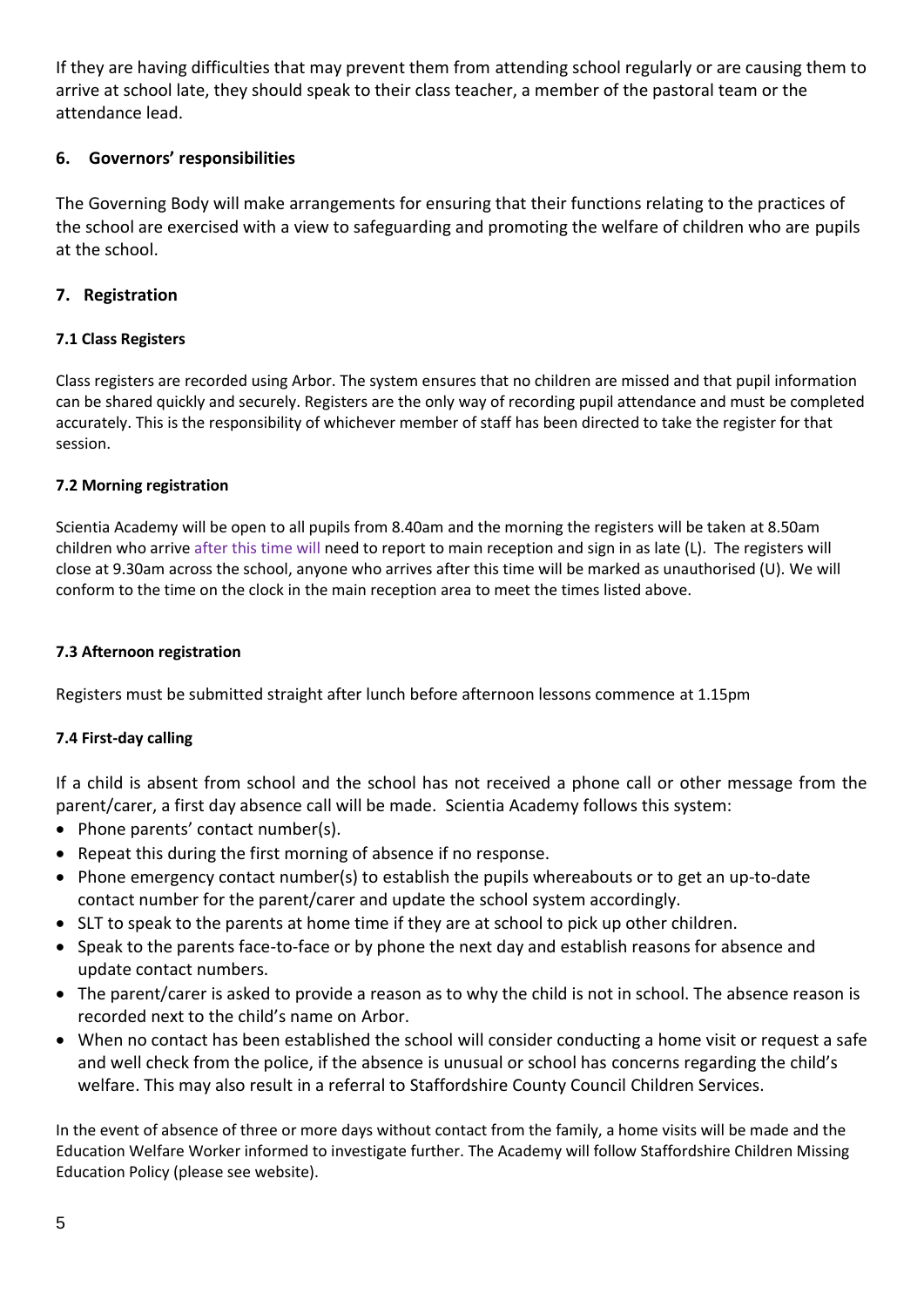The Designated Safeguarding Lead (DSL) will routinely share a list of vulnerable children with the office, the admin team will notify the DSL immediately if a child on that list is not in school, on the first day of absence, and each subsequent day, this will allow the DSL to make an informed decision on the necessary response, this may include a referral to the Police or Children's Services.

## **8. Categorising absence**

Any child who is not present during registration will be marked as absent, unless leave has been granted by the school in advance or the reason for absence is already known and accepted by the school as legitimate. Where a reason for absence is given and accepted by the school at a later stage, the register will be amended in such a way that the original entry and the amendment / correction are distinguishable. The decision about whether the absence should be authorised or unauthorised rests with the Headteacher or other designated staff. Parents/carers cannot authorise absences and should be aware that while calling the school or providing a note for an absence complies with safeguarding procedures, it does not automatically mean an absence will be authorised.

Scientia Academy recognises the clear links between attendance and achievement, and attendance and the safeguarding of children. It recognises that inappropriate authorisation of absence can be as damaging to a child's education as authorised absence. If absence is frequent or continuous we will challenge parents about the need and reasons for their children's absence and will encourage them to keep absences to a minimum. A note or explanation from a pupil's home does not mean an absence becomes authorised. The decision whether or not to authorise an absence will always rest with the school.

If no suitable explanation for the absence is received by the school within 1 week, from the main carer of the pupil, the absence will remain unauthorised.

#### **8.1 Authorised Absence**

Absences may be authorised by the Headteacher or other designated staff in the following circumstances;

- $\triangleright$  Leave has been granted by the school in advance NB An application must be made in writing on the prescribed form (Appendix 2), with appropriate evidence, in advance of the intended circumstance wherever possible. Amendments have been made to the Education (Pupil Registration) (England) Regulations 2006. From 1st September 2013 Term-time absence will NOT be authorised unless there are exceptional circumstances.
- $\triangleright$  The school is satisfied that the child is too ill to attend. (Code I)
- $\triangleright$  The pupil has a medical appointment (code M) (although parents should endeavour to make these out of school hours wherever possible, and to return their child to school immediately afterwards – or send him/her to school beforehand)
- $\triangleright$  There is an unavoidable cause for the absence which is beyond the family's control, e.g. extreme weather conditions (code Y)
- $\triangleright$  The absence occurs on a day exclusively set aside for religious observance by the religious body to which the pupil's / student's parent belongs. This must be a well-recognised and published religious observance from one of the six major religions e.g. Eid, Orthodox Christmas (code R)
- $\triangleright$  The pupil is of no fixed abode, his/her parent is engaged in a trade which requires him/her to travel, the pupil / student has attended school as often as the nature of the trade permits and, having reached the age of six, he/she has attended 200 sessions in the preceding 12 months (code T)
- $\triangleright$  In other exceptional circumstances (see page 9 section 12) and for a very limited period which is at the discretion of the head teacher. (code C)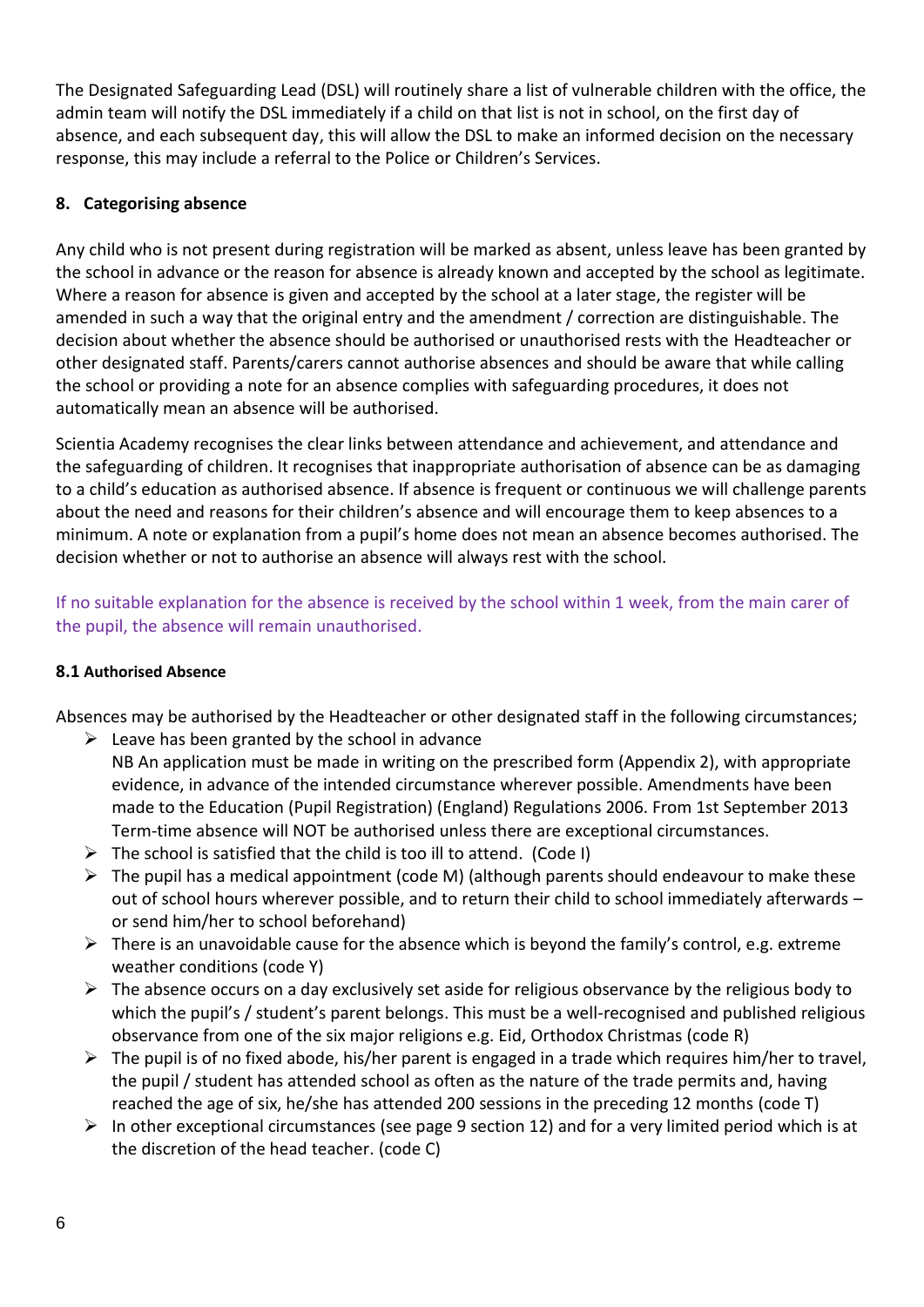#### **8.2 Unauthorised absence**

Except in the circumstances described above, absences will be unauthorised. Some examples of reasons for not authorising absence would be:

- $\triangleright$  no explanation has been given by the parent
- $\triangleright$  the school is not satisfied with the explanation
- $\triangleright$  the pupil is staying at home to mind the house
- ➢ Staying at home to care for a sick or disabled parent / carer / family member.
- $\triangleright$  the pupil is shopping during school hours
- $\triangleright$  the pupil is absent for unexceptional reasons, e.g. a birthday
- $\triangleright$  the pupil is absent from school on a family holiday
- $\triangleright$  the pupil has been stopped during a truancy sweep and is unable (or the parent is unable) to give a satisfactory reason for the absence
- $\triangleright$  the parent / carer has medical appointment

#### **8.3 Persistent absence**

A pupil becomes a 'persistent absentee' when they miss 10% or more schooling across the school year for whatever reason. Absence at this level is doing considerable damage to any child's education and we need parent's fullest support and co-operation to tackle this.

We monitor all absence and the reasons given thoroughly. Any case that is seen to have reached the persistent absence mark or is at risk of moving towards that mark is given priority and we will inform the parents/carers immediately.

#### **8.4 Term-time absence due to exceptional circumstances**

The Headteacher will consider each application individually. An application must be made in writing on the prescribed form (Appendix 2), with appropriate evidence, in advance of the intended circumstance wherever possible. Scientia Academy will only consider authorising leave of absence for the following: -

- Serious and sudden illness of a close relative and you must leave in an emergency e.g. Sudden life threatening illness or serious
- A one-off, never to be repeated occasion that can only happen at that time, eg wedding/funeral.
- Any religious observance
- A significant educational opportunity afforded to the child by a national organisation e.g. ballet exams, filming for a TV commercial, taking part in a theatre production.
- Traveller pupils travelling for occupational purposes*.* Absence may be authorised only when a Traveller family is known to be travelling for occupational purposes and has agreed this with the school

#### **8.5 Approved educational activity**

Where a student is engaged in off-site approved educational activities, the school will check his/her attendance on a daily basis before entering the appropriate code in the register.

#### **8.6 Religious observance**

Scientia Academy recognises that there may be times where children of different faiths observe religious festivals that fall outside of school holidays and weekends, and will allow authorised absence for these times. Parent/carers will be aware of these dates and should give the school written notification in advance.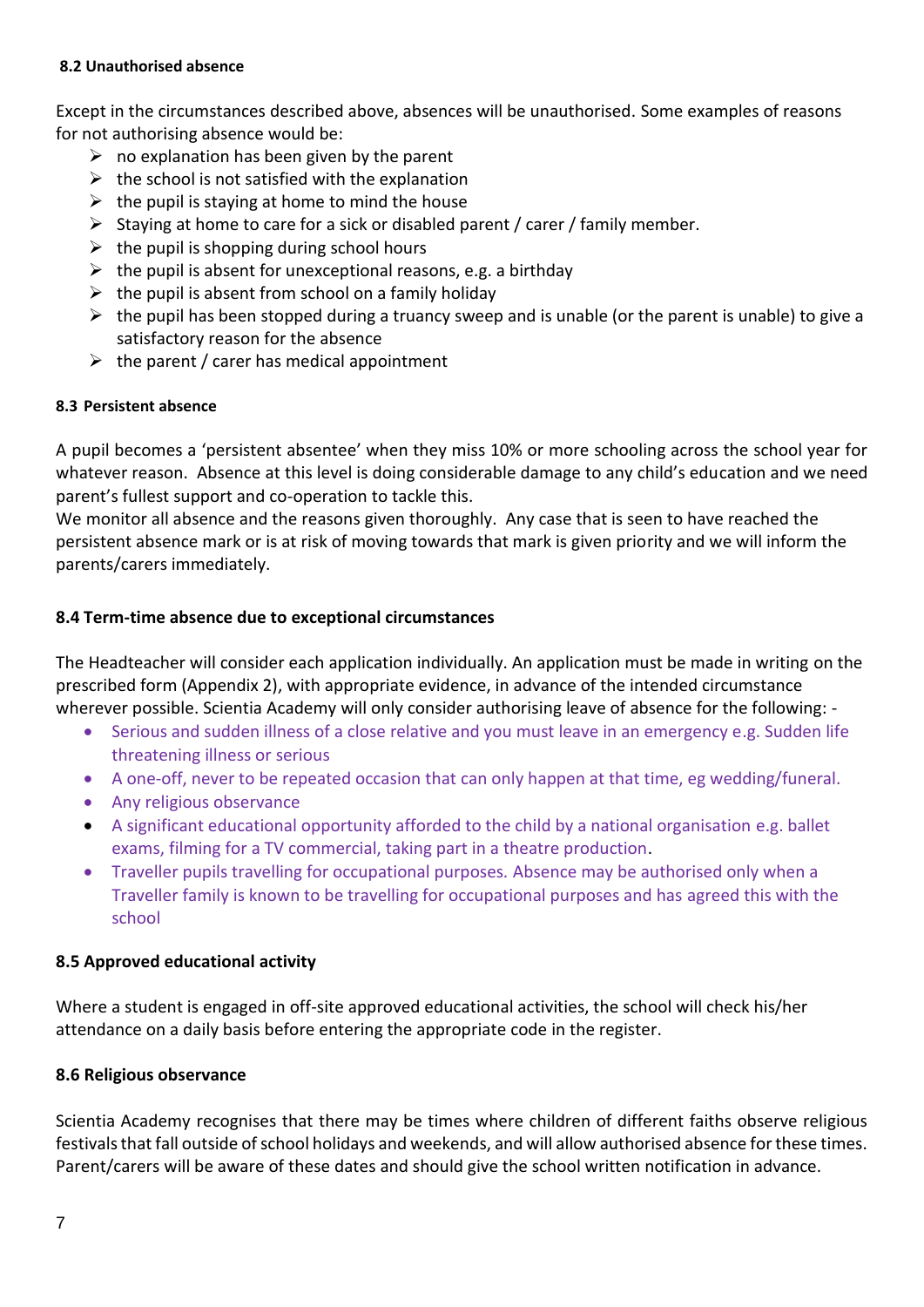#### **8.7 Reluctant attenders / School refusal**

You should do everything possible to encourage your child to attend. However if the reason for their reluctance appears to be school-based, such as difficulty with work, or social issues, please discuss this with the school at the earliest opportunity and the school will do everything possible to sort the problem out. Colluding with your child's reluctance to attend is likely to make the matter worse.

School refusal/school phobia is a psychological condition that in most cases will have been medically diagnosed. Other arrangements may be put in place for a child with genuine school phobia.

#### **9. Early Years expectations**

The expectations for pupils in our school under the age of 5 years is the same for those who are of statutory school age. The early years are a critical time to establish the good habits and routines needed throughout life and to get the key messages about the importance of attendance and punctuality at school across to parents and carers.

Regular attendance from the point that a child attends an educational provision has a positive impact on all aspects of a young child's learning and development. A regular routine supports the young child to feel settled and secure. Unsettled children have higher stress levels which, in turn, prevent them from being able to benefit fully from the learning opportunities available.

Families should know that good attendance and being punctual are expected when their child takes up a school place. As attendance is an issue that affects all age groups, there needs to be as much consistency as possible between early years and school settings. This includes expectations around holidays, which for school-aged children are not permissible in term time.

#### **10. Staff training**

The Administrative Officer will ensure that all staff responsible for taking registers, including any temporary or supply staff, receive sufficient training to enable them to perform the task accurately. The Senior Leadership team will also ensure that attendance is a regular discussed during staff meetings and INSET days.

#### **11. Collection and analysis of data**

The school uses Arbor to keep an electronic record of attendance.

The Attendance Strategic Leader will ensure that attendance data is complete, accurate, analysed and reported to the senior leadership team on a weekly basis, and to parents and the Governing body as appropriate. The report should be contextualised and include commentary on the progress towards achieving the school target. The data will inform the school's future practice to improve attendance and prevent disaffection.

Attendance is monitored by individual child, year group, class group and by reasons of absence. It is also analysed by specified groups such as gender, Pupil Premium, pupils with special educational needs and those who are vulnerable to poor attendance (this is not an exhaustive list). This data is used to identify where intervention and support is required to improve attendance (See appendix 3 & 4).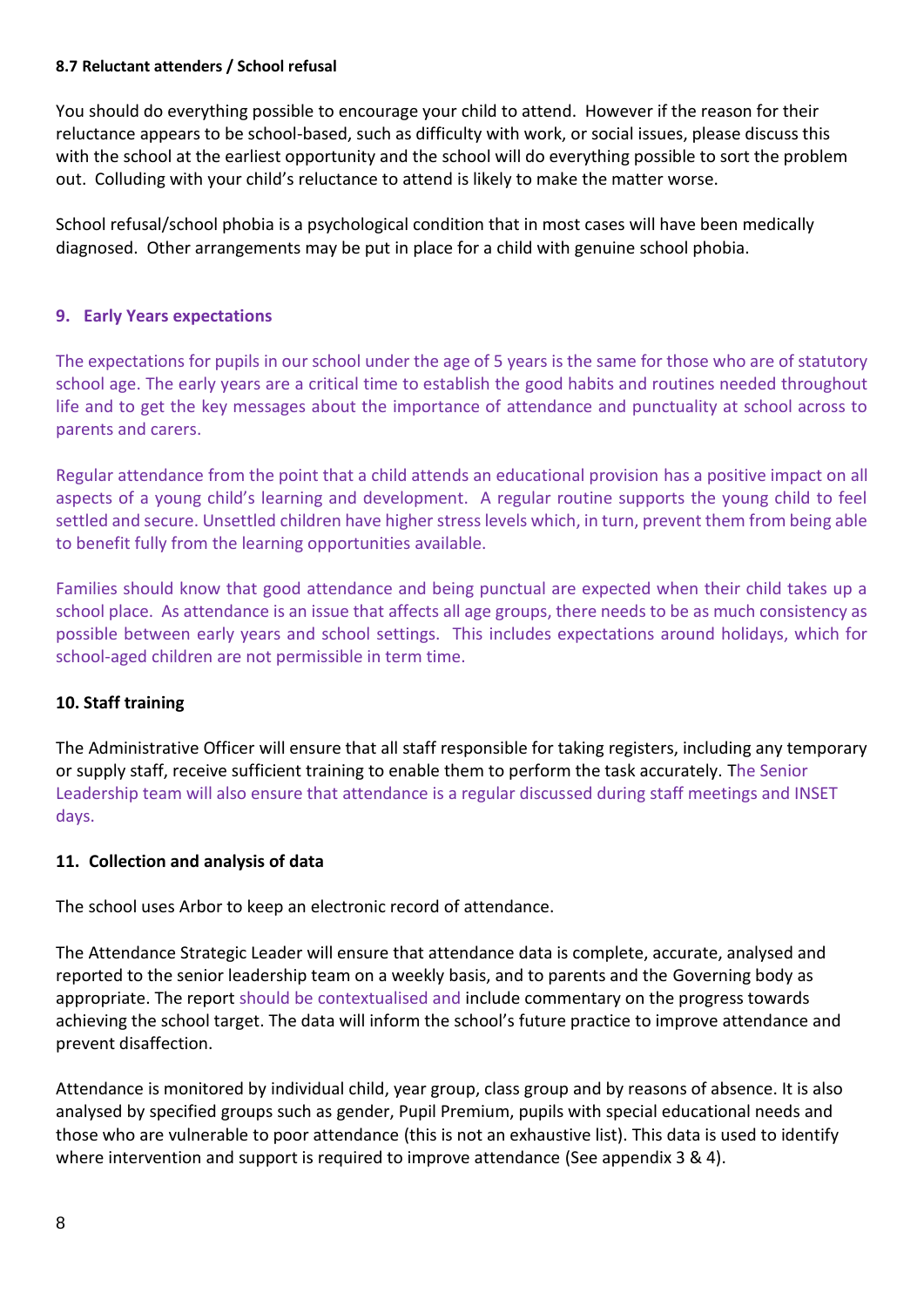Accurate attendance returns are made to the Department of Education (DfE) within the stipulated time frame.

# **12. Systems and strategies for managing and improving attendance / punctuality**

Strategies to support improving punctuality:

#### **Night time routines:**

Encourage children to pack their school bag before going to bed, ready for the next day.

Getting to bed earlier.

Setting a time for television, iPad, computer, mobile phone and other devices to be turned off.

#### **Morning routines:**

Setting the alarm for a time that allows all morning routines to be carried out without making children late for school.

Having breakfast before leaving home.

Encourage children to leave home at least five minutes earlier than they think they will need to.

Meeting a reliable friend to walk to school with,

Coming to school for breakfast club if required.

#### **Strategies for promoting/rewarding excellent attendance:**

#### Aims:

To ensure excellent attendance and punctuality (above 97%) is regularly promoted and supported and remains high profile across school.

To achieve high levels of attendance and punctuality (above 97%) through rewarding excellent attendance and punctuality.

#### **12.1 Profile & Rewards**

#### Weekly Assemblies

Assemblies are held every week and classes with the highest attendance/punctuality receive Attendance & Punctuality Certificates and trophies.

#### Monthly School Newsletter

Each month, the school newsletter is used to highlight the importance of good attendance and punctuality. It regularly includes sections reminding parents of our school attendance target and what that means in terms of number of days absent. It also includes information about any initiatives, which the school is using, to promote attendance and punctuality.

#### Breakfast Club

Daily Breakfast Club is available every day and offered free to pupil premium children. This supports parents by allowing them to drop their children off from 7.40am ensuring they are on time for school. The club is supervised by three members of staff.

#### The School Learning Environment

A welcoming, organised learning environment that supports and celebrates its learners are key factors in ensuring children enjoy school and attend regularly. All staff ensure that their learning environments are of a high quality. Regular, rigorous learning walks are carried out by the SLT to ensure this.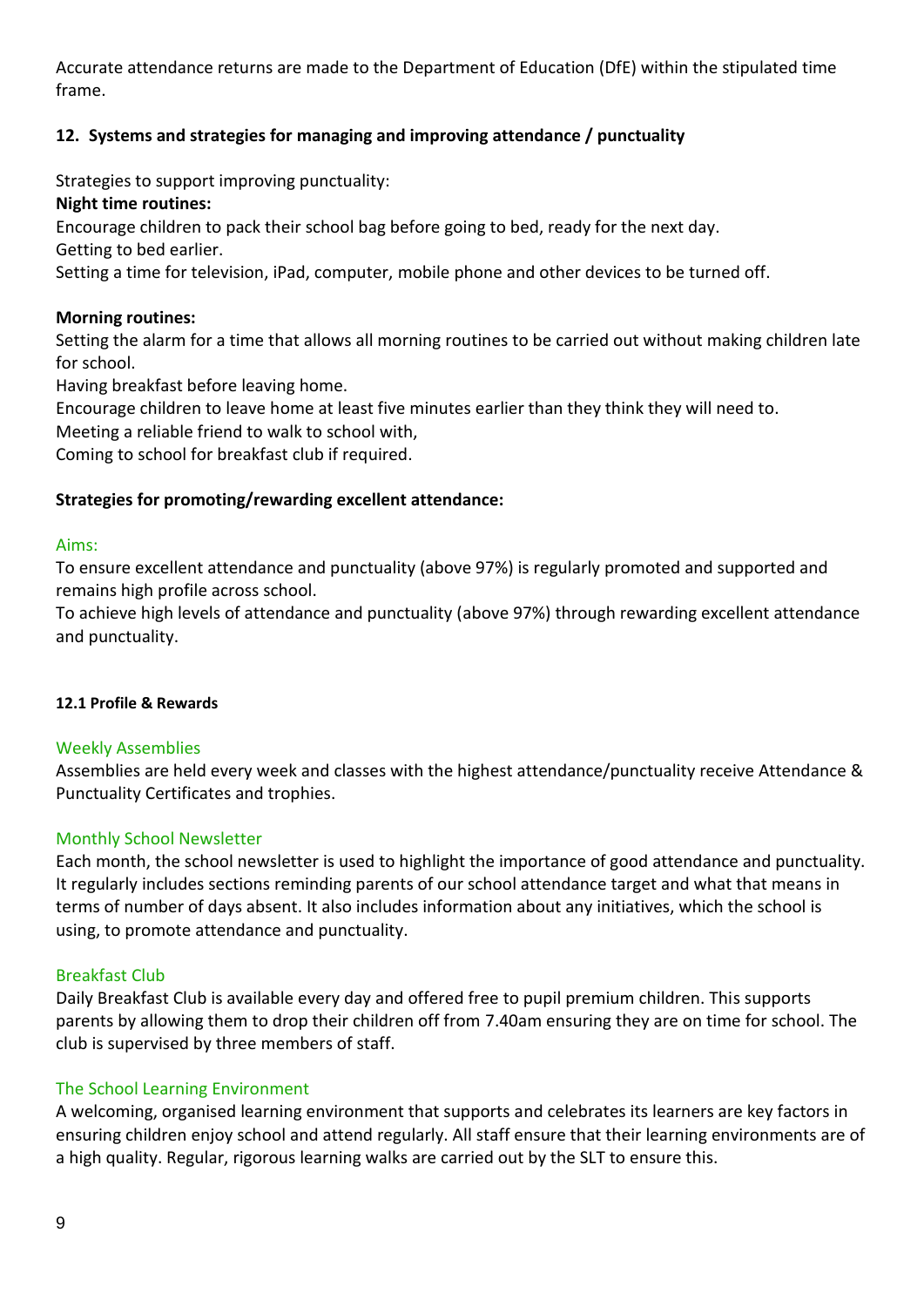#### Staff Promoting Good Attendance and Punctuality

It is important that teachers are regularly promoting good attendance with their classes. Good class attendance is attributed to good teaching and this is celebrated.

Being frequently late for school adds up to lost learning: Arriving 5 minutes late every day adds up to over 3 days lost each year. Arriving 15 minutes late every day is the same as being absent for 2 weeks a year. Arriving 30 minutes late every day is the same as being absent for 19 days a year.

19 days lost a year through being late = 90% attendance = Persistent absence.

#### End of Term Attendance Awards

Each child with 100% attendance receives an Attendance Medal at a special ceremony from the lead Governor for Attendance. The SLT and the Office Manager organise and lead on the end of term attendance incentives. A child who has achieved 100% attendance for one tem earns a Bronze medal, a child who achieves 100% attendance for two terms receives a silver medal and a child with 100% attendance for the academic year receives a Gold medal.

#### **12.2 Lateness and punctuality**

Pupils are expected to arrive at school by 8.50am every day. It is very disruptive to their own education and that of others in their class, if they are late. Pupils who arrive after the register closes will be marked as absent for the whole session (a session being a morning or an afternoon). This absence will be unauthorised unless the school is satisfied that there is a legitimate reason for the pupil to be late. Such a reason will not include things such as missing the bus, clothes in the washing machine or lost shoes. For health and safety reasons it is important that the school knows who is in the building. Pupils arriving late should therefore report to the School Office on arrival with their parent/carer who must sign them in and provide an explanation for the late arrival. It is important that all pupils arriving late follow this procedure. For the same reason it is important that pupils leaving the premises legitimately (e.g. for a medical appointment), or returning to school later in the day sign out and provide a reason for leaving early. On his/her subsequent return to school, they must sign in again to say that they have returned.

#### **12.3 School Strategies to table absence**

The Headteacher is responsible for the school management of attendance, policy and systems to ensure that Scientia Academy intervene in non-attendance at an early stage. The Attendance Leader meets with the Attendance strategic lead on a weekly basis to review any pupils where attendance concerns exist and to monitor the impacts of any actions taken. Our policy states that a leave of absence shall not be granted in term time unless there are reasons considered to be exceptional by the Headteacher, or designated member of staff (see authorised absence), irrespective of the child's overall attendance. Only the Headteacher or his/her designate (not the local authority) may authorise such a request and all applications for a leave of absence must be made in writing on the prescribed form provided by the school. Where a parent removes a child when the application for term time leave was refused or where no application was made to the school, the issue of a penalty notice may be requested by this school.

Where there is an emerging pattern of a pupil's absence or if staff are particularly concerned, the school will contact the parents to discuss reasons for the absences with them. Plans should be put in place with the parents and pupil to resolve any difficulties and improve the attendance within a specified time limit. It will be explained to parents that any future absences will be unauthorised unless there is clear evidence of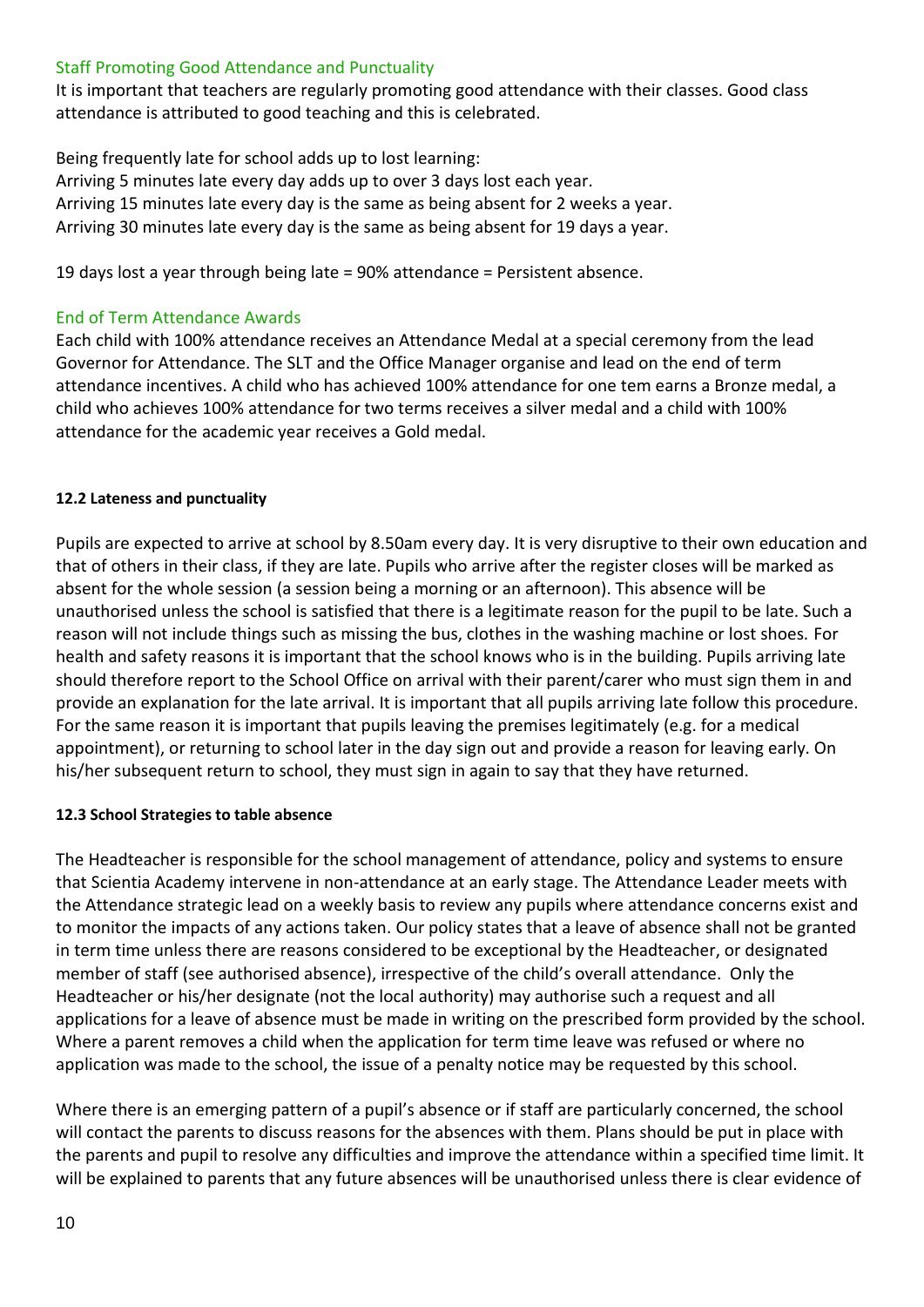a good reason for them. If the pattern persists a Penalty Notice referral may be issued where there is no improvement seen.

# **13 Referral to the Child Missing Education (CME) Service**

In line with Children Missing Education (2016) and Staffordshire County Council procedures, we will work with local agencies and make timely referrals as required to ensure that circumstances where children are missing from education are swiftly and appropriately responded to (policy is on our website)

# **14 Staffordshire County Council – Code of Conduct**

# **Rationale**

Regular and punctual attendance at school is both a legal requirement and essential for pupils to maximise their educational opportunities. In recognition of this, the law makes it an offence for a parent or carer to fail to secure the regular attendance of their child at a school at which the child is a registered pupil, without good reason or the agreement of the school.

Penalty Notices are one of the sanctions available for this offence and offer a means of swift intervention, which can be used to combat attendance problems early, before they become entrenched.

Parents and children should also be supported by their school to overcome barriers to regular attendance, through a range of intervention strategies.

Therefore, Penalty Notices and other legal sanctions will only be used where parental cooperation with this process is either absent or deemed to be insufficient to resolve the problem. They will also be used as a means to support and challenge parents to meet their legal responsibilities and where there is a reasonable expectation that their use will secure improved school attendance.

The Education (Pupil Registration) (England) (Amendment) Regulations 2013 made an amendment to the Education (Pupil Registration) (England) Regulations 2006 to: clarify that leave of absence shall not be granted by schools unless there are "exceptional circumstances"

# **Legal Framework:**

Section 444 of the Education Act 1996 (as inserted by section 23 of the Anti-Social Behaviour Act 2003) empowers designated Local Authority (LA) officers, head teachers (as well as deputy and assistant head teachers authorised by them) and the Police to issue Penalty Notices in cases of unauthorised absence from school.

- The Education (Penalty Notices) (England) Regulations 2007
- The Education and Inspections Act 2006.
- The issuing of Penalty Notices must conform to all requirements of the Human Rights Act 1998 and the Equality Act 2010.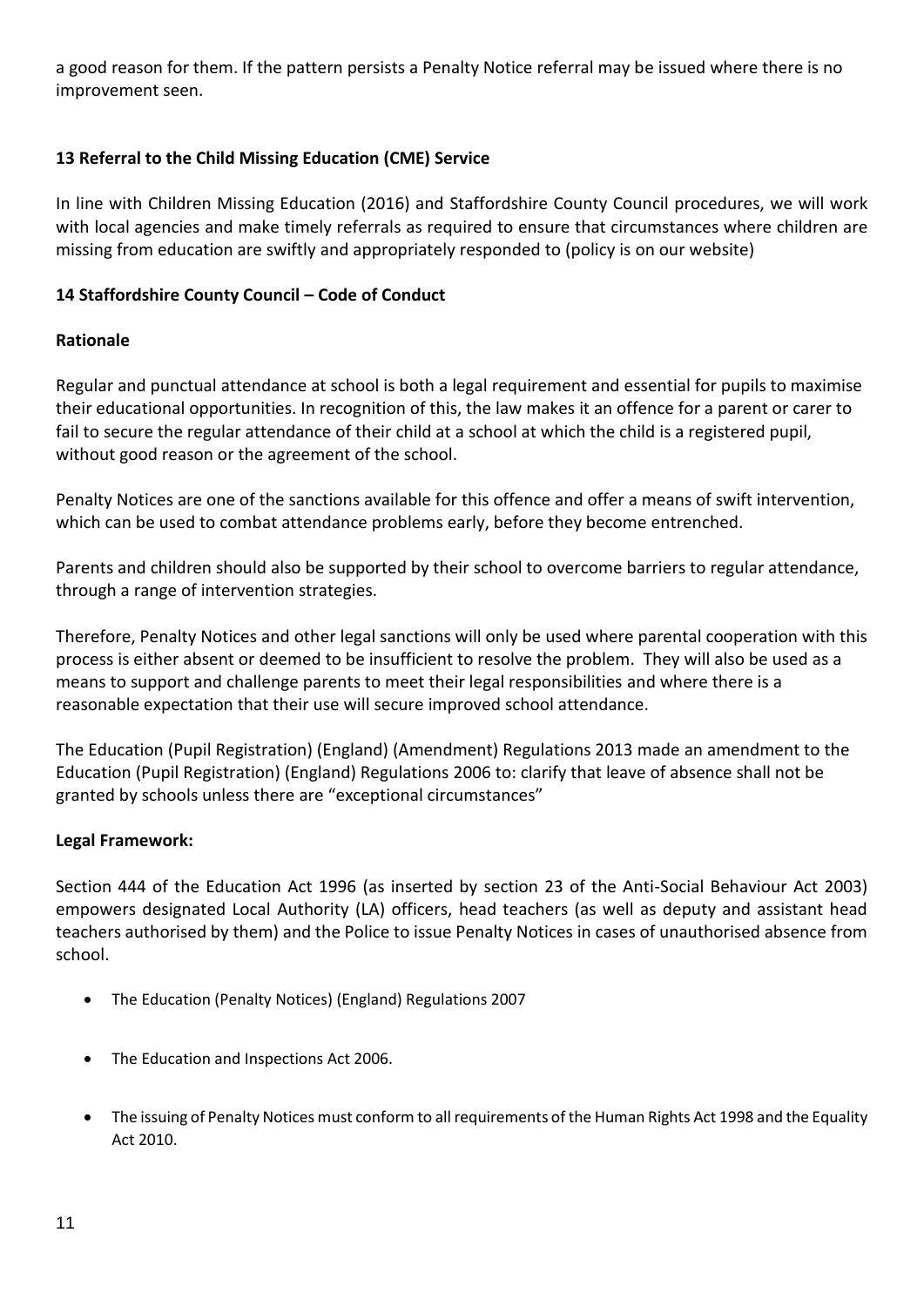• Section 444 of the Education Act 1996 makes if an offence if a parent fails to secure their child's regular attendance at school at which they are registered, if that absence is not authorised by the school. Penalty Notices supplement the existing sanctions currently available under s444 Education Act 1996 or s36 Children Act 1989 to enforce attendance at school where appropriate.

The Regulations also require each local authority to publish a code of conduct for issuing penalty notices, after consultation with governing bodies, head teachers and the police. Guidance from the Secretary of State states that this "should set out the criteria that will be used to trigger the use of a penalty notice".

#### **Circumstances where a Penalty Notice may be issued:**

- A Penalty Notice can only be issued in cases of unauthorised absence.
- The presence of an excluded child in a public place at any time during school hours in the first five days of exclusion.

#### **Penalty Notices may be considered appropriate if one of the following criteria is met:**

- There is unauthorised persistent absence. "Persistent" means at least 20 sessions of unauthorised absence over a period of twelve school weeks, excluding holidays. These absences do not need to be consecutive.2
- There is a period of absence not authorised by the head teacher or in excess of the period authorised by the head teacher.(e.g. family holiday)
- Persistent late arrival at school, i.e. after the register has closed. "Persistent" means at least 10 sessions of unauthorised late arrival over a period of 12 school weeks, excluding holidays. These late episodes do not need to be consecutive.
- The presence of an excluded child in a public place at any time during school hours in that child's first five days of exclusion. An "excluded child" is one who has been excluded from school for a given period under the Education and Inspections Act 2006.
- A Penalty Notice will not be issued in respect of children in the care of the LA with whom other interventions will be used.

#### **Other conditions.**

- There will be no limit on the times a Penalty Notice for unauthorised leave of absence can be used in an academic year.
- In cases where there is more than one pupil in a family with unauthorised absences, Penalty Notices may be issued for more than one child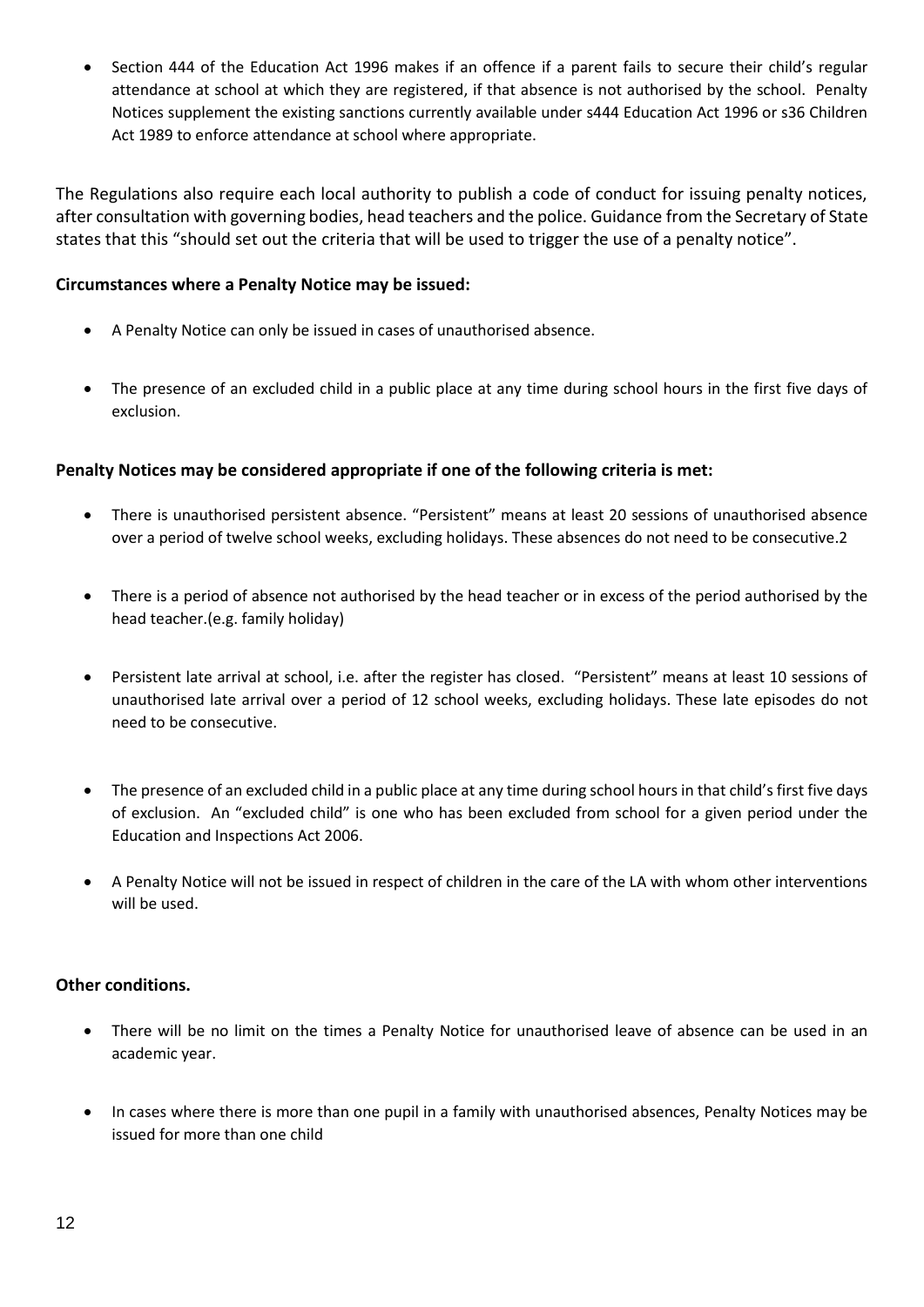• Use of a Penalty Notice or formal warning of a Penalty Notice for unauthorised persistent absence / lateness will be restricted to one notice/ warning per parent of a pupil per academic year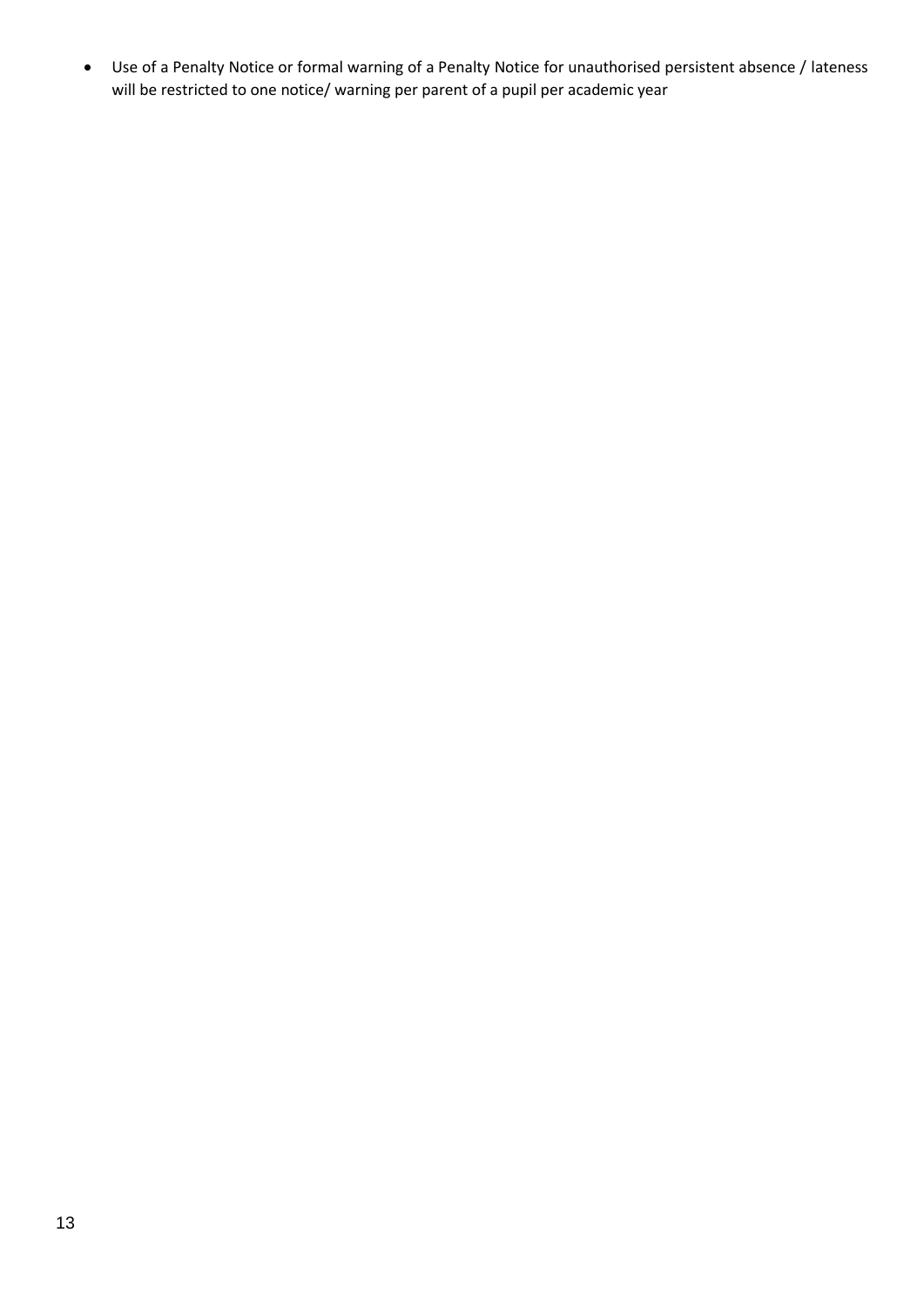# **Appendix 1 – Attendance codes**

| Code         | <b>Definition</b>                                    | <b>Scenario</b>                                                                                                         |
|--------------|------------------------------------------------------|-------------------------------------------------------------------------------------------------------------------------|
| $\prime$     | Present (am)                                         | Pupil is present at morning registration                                                                                |
|              | Present (pm)                                         | Pupil is present at afternoon registration                                                                              |
| $\mathbf{B}$ | Off-site educational<br>activity                     | Pupil is at a supervised off-site educational activity approved<br>by the school                                        |
| $\mathbf{C}$ | Authorised leave of<br>absence                       | Pupil has been granted a leave of absence due to<br>exceptional circumstances                                           |
| D            | Dual registered                                      | Pupil is attending a session at another setting where they<br>are also registered                                       |
| E.           | Excluded                                             | Pupil has been excluded but no alternative provision has<br>been made                                                   |
| G            | Unauthorised holiday                                 | Pupil is on a holiday that was not approved by the school                                                               |
| H.           | Authorised holiday                                   | Pupil has been allowed to go on a holiday due to exceptional<br>circumstances - this has been agreed by the HeadTeacher |
| т            | Illness                                              | School has been notified that a pupil will be absent due to<br>illness                                                  |
| L.           | Late arrival                                         | Pupil arrives late before register has closed                                                                           |
| M            | Medical/dental<br>appointment                        | Pupil is at a medical or dental appointment                                                                             |
| $\mathbf N$  | Reason not provided                                  | Pupil is absent for an unknown reason (this code should be<br>amended when reason emerges)                              |
| $\mathbf{O}$ | Unauthorised absence                                 | School is not satisfied with reason for pupil's absence                                                                 |
| P.           | Sporting activity                                    | Pupil is participating in a supervised sporting activity<br>approved by the school                                      |
| $\mathbf{R}$ | Religious observance                                 | Pupil is taking part in a day of religious observance                                                                   |
| $\mathsf{s}$ | Study leave                                          | Year 11 pupil is on study leave during their GCSEs                                                                      |
| T            | Gypsy, Roma and Traveller<br>absence                 | Pupil from a Traveller community is travelling, as agreed<br>with the school                                            |
| U            | Arrival after registration                           | Pupil arrived at school after the register closed                                                                       |
| $\mathbf v$  | Educational trip or visit                            | Pupil is on an educational visit/trip organised, or approved,<br>by the school                                          |
| W            | Work experience                                      | Pupil is on a work experience placement                                                                                 |
| $\mathsf{X}$ | Not required to be in<br>school                      | Pupil of non-compulsory school age is not required to attend                                                            |
| Y            | Unable to attend due to<br>exceptional circumstances | School site is closed, there is disruption to travel or pupil is<br>in custody                                          |
| $\mathsf{Z}$ | Pupil not on admission<br>register                   | Register set up but pupil has not yet joined the school                                                                 |
| #            | Planned school closure                               | Whole or partial school closure due to half-term/bank<br>holiday/INSET day                                              |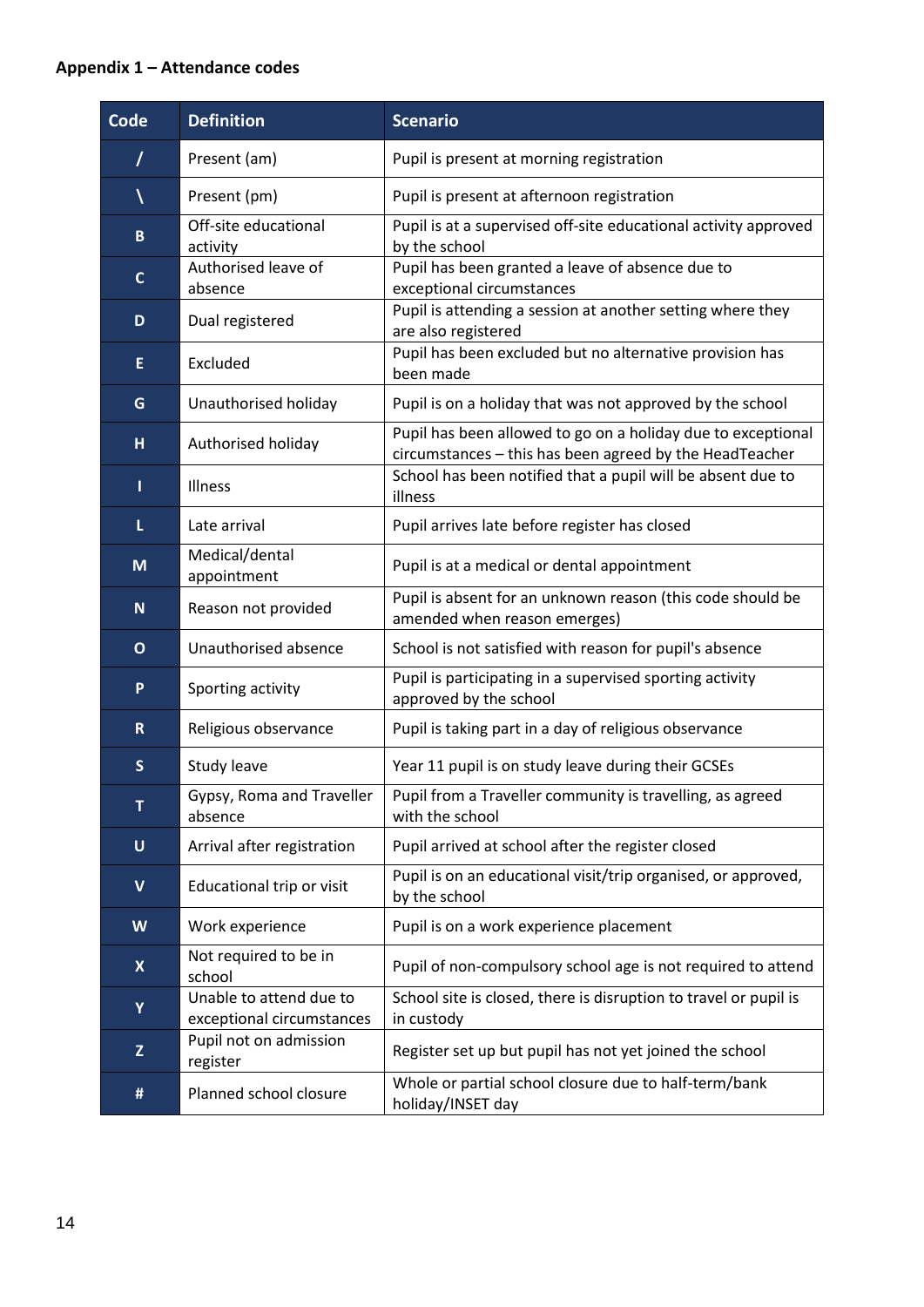# **Request for Leave of Absence during Term Time\***

\*To be completed and returned to the school prior to the leave, along with a letter detailing the "exceptional circumstance for which the leave of absence is required.

| <b>Parent/Guardian Name and</b><br><b>Address</b>                                                                                                                                                                                                                                                                                                                                                                                                                                                                                           | <b>Guidance</b>                                                                                                                                                                                                                                                                                                                                                                                                                                                                                                                                                         |                               |  |
|---------------------------------------------------------------------------------------------------------------------------------------------------------------------------------------------------------------------------------------------------------------------------------------------------------------------------------------------------------------------------------------------------------------------------------------------------------------------------------------------------------------------------------------------|-------------------------------------------------------------------------------------------------------------------------------------------------------------------------------------------------------------------------------------------------------------------------------------------------------------------------------------------------------------------------------------------------------------------------------------------------------------------------------------------------------------------------------------------------------------------------|-------------------------------|--|
| How to use this form<br>Use for all absences other<br>than sickness.<br>Return form to school in<br>Ξ                                                                                                                                                                                                                                                                                                                                                                                                                                       | Leave of absence may only be granted by a person authorised<br>in that behalf by the proprietor of the school. As from 1st<br>September 2013, the Education (Pupil Registration) (England)<br>(Amendment) Regulations 2013 amended Regulation 7 to<br>prohibit the proprietor of a maintained school from granting<br>leave of absence to a pupil, except where an advance<br>application has been made by the parent with whom the<br>pupil normally resides, and the proprietor considers that<br>there are exceptional circumstances relating to the<br>application. |                               |  |
| advance of requested<br>absence otherwise the<br>absence will automatically be<br>unauthorised.<br>Use a separate form for each<br>٠<br>child and each absence.                                                                                                                                                                                                                                                                                                                                                                             | Taking your child out of school during term time could be<br>detrimental to your child's educational progress. There is no<br>entitlement to parents to take their child out of school during<br>term time, however, you may apply to the school for leave of<br>absence if you believe there are exceptional circumstances.                                                                                                                                                                                                                                            |                               |  |
| Name of child:                                                                                                                                                                                                                                                                                                                                                                                                                                                                                                                              |                                                                                                                                                                                                                                                                                                                                                                                                                                                                                                                                                                         | Class:                        |  |
| Is this the first request for absence this academic year?                                                                                                                                                                                                                                                                                                                                                                                                                                                                                   |                                                                                                                                                                                                                                                                                                                                                                                                                                                                                                                                                                         | <b>YES</b><br><b>NO</b><br>7  |  |
| Dates of absence requested:                                                                                                                                                                                                                                                                                                                                                                                                                                                                                                                 |                                                                                                                                                                                                                                                                                                                                                                                                                                                                                                                                                                         | No. of school days requested: |  |
| Which exceptional reason does<br>your request fulfil? (please tick)                                                                                                                                                                                                                                                                                                                                                                                                                                                                         | Please explain in more detail.                                                                                                                                                                                                                                                                                                                                                                                                                                                                                                                                          |                               |  |
| Serious AND sudden illness of a<br>close relative and you must<br>leave in an emergency<br>A one-off, never to be repeated<br>occasion that can only happen at<br>that time, eg wedding/funeral.<br>Any religious observance<br>A significant educational<br>opportunity afforded to the<br>child by a national organisation<br>e.g. ballet exams, filming for a<br>TV commercial, taking part in a<br>West End production<br>Please provide the names of all siblings that attend any other education provisions<br><b>Name of sibling</b> |                                                                                                                                                                                                                                                                                                                                                                                                                                                                                                                                                                         | Name of education provision   |  |
|                                                                                                                                                                                                                                                                                                                                                                                                                                                                                                                                             |                                                                                                                                                                                                                                                                                                                                                                                                                                                                                                                                                                         |                               |  |
|                                                                                                                                                                                                                                                                                                                                                                                                                                                                                                                                             |                                                                                                                                                                                                                                                                                                                                                                                                                                                                                                                                                                         |                               |  |
| Contact details whilst abroad/absent from school                                                                                                                                                                                                                                                                                                                                                                                                                                                                                            |                                                                                                                                                                                                                                                                                                                                                                                                                                                                                                                                                                         |                               |  |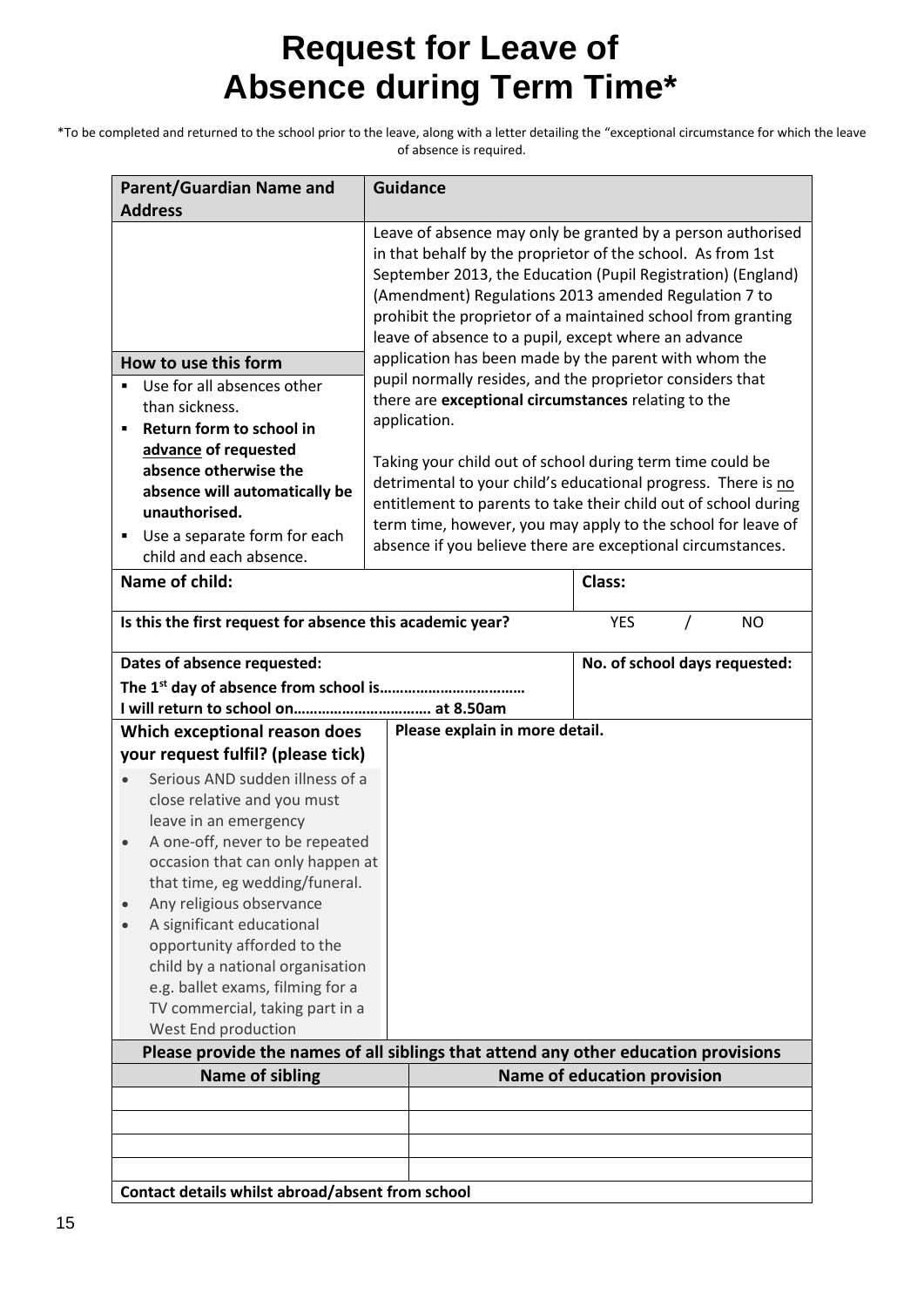|                                                                                                      | If your child is being taken out of school during term time and the details of their location is not |                                                                                                     |                            |  |
|------------------------------------------------------------------------------------------------------|------------------------------------------------------------------------------------------------------|-----------------------------------------------------------------------------------------------------|----------------------------|--|
| provided, this could turn into a serious safeguarding issues. When a child is absent or missing from |                                                                                                      |                                                                                                     |                            |  |
| school, they could be at risk of harm. The school has a duty to keep children safe and this includes |                                                                                                      |                                                                                                     |                            |  |
| knowing where they are. If the Parent/Carer fails to provide the required information, then the      |                                                                                                      |                                                                                                     |                            |  |
| school may make a referral to the police or the Local Authority.                                     |                                                                                                      |                                                                                                     |                            |  |
| <b>Address whilst</b>                                                                                |                                                                                                      |                                                                                                     |                            |  |
| away:                                                                                                |                                                                                                      |                                                                                                     |                            |  |
| Telephone number                                                                                     |                                                                                                      |                                                                                                     |                            |  |
| whilst away:                                                                                         |                                                                                                      |                                                                                                     |                            |  |
| <b>Email address</b>                                                                                 |                                                                                                      |                                                                                                     |                            |  |
| whilst away:                                                                                         |                                                                                                      |                                                                                                     |                            |  |
|                                                                                                      |                                                                                                      | Please attach proof of where you will be whilst away                                                |                            |  |
|                                                                                                      |                                                                                                      | I make application for my child to have authorised absence from school. I understand                |                            |  |
|                                                                                                      |                                                                                                      | that if this is not agreed then any subsequent absence will be treated as unauthorised              |                            |  |
|                                                                                                      |                                                                                                      | and this could lead to a penalty notice or a summons to court for irregular school                  |                            |  |
|                                                                                                      |                                                                                                      | attendance.                                                                                         |                            |  |
| I have read and understood the guidance above.                                                       |                                                                                                      |                                                                                                     |                            |  |
|                                                                                                      |                                                                                                      |                                                                                                     |                            |  |
|                                                                                                      |                                                                                                      |                                                                                                     |                            |  |
|                                                                                                      |                                                                                                      |                                                                                                     |                            |  |
|                                                                                                      |                                                                                                      | Relationship to child: _________________Signature: _____________________Date: ____________          |                            |  |
|                                                                                                      |                                                                                                      |                                                                                                     |                            |  |
|                                                                                                      |                                                                                                      |                                                                                                     |                            |  |
|                                                                                                      |                                                                                                      |                                                                                                     |                            |  |
|                                                                                                      |                                                                                                      |                                                                                                     |                            |  |
|                                                                                                      |                                                                                                      |                                                                                                     |                            |  |
|                                                                                                      |                                                                                                      | Relationship to child: __________________Signature: ______________________Date: ___________________ |                            |  |
|                                                                                                      |                                                                                                      | *This is defined as any adult with legal parental responsibility for a child.                       |                            |  |
|                                                                                                      |                                                                                                      | <b>School to complete</b>                                                                           |                            |  |
|                                                                                                      |                                                                                                      |                                                                                                     |                            |  |
| $\bullet$                                                                                            | Child's current attendance:                                                                          |                                                                                                     | %                          |  |
| $\bullet$                                                                                            |                                                                                                      | How many days' holiday already taken this academic year?                                            |                            |  |
|                                                                                                      |                                                                                                      | Is the Education Welfare Officer working with the family?                                           | Yes/No                     |  |
|                                                                                                      | Is Children's Services supporting the family?                                                        |                                                                                                     | Yes/No                     |  |
| $\bullet$                                                                                            | Is the request for leave during the exam period?                                                     |                                                                                                     | Yes/No                     |  |
| $\bullet$                                                                                            |                                                                                                      | Has the school received proof of where the child is stay during absence?                            | Yes/No                     |  |
|                                                                                                      | Does the request fit the exceptional criteria?                                                       |                                                                                                     | Yes/No                     |  |
|                                                                                                      |                                                                                                      | Has a written response been sent to all parents/carers?                                             | Yes/No                     |  |
|                                                                                                      | Penalty notice to be issued?                                                                         |                                                                                                     | Yes/No                     |  |
| This request for term time leave is:                                                                 |                                                                                                      |                                                                                                     | Authorised / Unauthorised. |  |
| <b>Reason for decision:</b>                                                                          |                                                                                                      |                                                                                                     |                            |  |
|                                                                                                      |                                                                                                      |                                                                                                     |                            |  |
|                                                                                                      |                                                                                                      |                                                                                                     |                            |  |
|                                                                                                      |                                                                                                      |                                                                                                     |                            |  |
|                                                                                                      |                                                                                                      |                                                                                                     |                            |  |
|                                                                                                      |                                                                                                      |                                                                                                     |                            |  |
|                                                                                                      |                                                                                                      |                                                                                                     |                            |  |
|                                                                                                      |                                                                                                      |                                                                                                     |                            |  |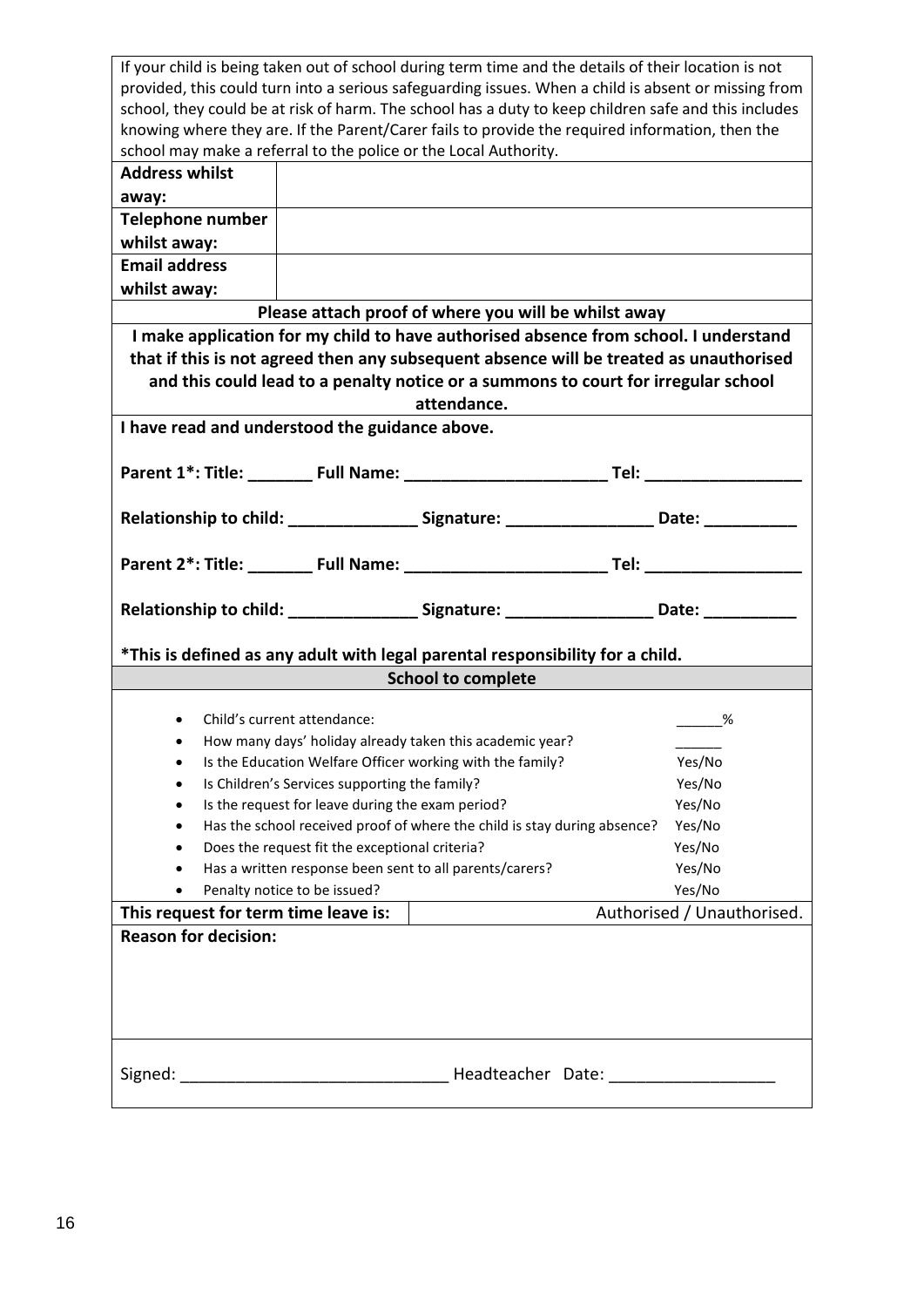# **Attendance Interventions Who does what and when …?**

| <b>Threshold</b>                   | <b>Intervention</b>                                                                                                                                                                                                                                                                                                                                                                                                                                                                            | <b>By whom</b>                                                                                                                                                                                                    |
|------------------------------------|------------------------------------------------------------------------------------------------------------------------------------------------------------------------------------------------------------------------------------------------------------------------------------------------------------------------------------------------------------------------------------------------------------------------------------------------------------------------------------------------|-------------------------------------------------------------------------------------------------------------------------------------------------------------------------------------------------------------------|
| 100-97%                            | Daily and weekly monitoring takes place (first day calling<br>$\bullet$<br>and weekly attendance figures).<br>Assembly is used to share and celebrate attendance<br>$\bullet$<br>figures with pupils.<br>• Letter 1 sent out to any parents who cannot be contacted<br>re: pupil's first day absence from school. Consider home<br>visit if welfare/safeguarding concerns are present.<br>Annual awards for pupils that meet and exceed the<br>$\bullet$<br>school's attendance target of 96%. | Class teacher<br>$\bullet$<br>encourages/monitors<br>attendance<br>Admin<br>$\bullet$<br>Deputy Headteacher<br>$\bullet$<br>$\bullet$ SLT                                                                         |
| <b>Below 96%</b><br>(preventative) | If attendance dips below 96% and is either unauthorised<br>$\bullet$<br>or the reasons provided are questionable, a letter (letter<br>2) informing parents of this is sent out, requesting an<br>initial meeting with the Deputy Headteacher.<br>Three-week period of monitoring takes place where an<br>$\bullet$<br>insufficient reason for absence is provided<br>(unauthorised).<br>Follow up with the family.                                                                             | Class teacher<br>$\bullet$<br>Admin<br>$\bullet$<br>Deputy Headteacher<br>$\bullet$<br><b>SLT</b><br>$\bullet$                                                                                                    |
| 95-90%                             | If attendance continues to drop, a letter informing<br>$\bullet$<br>parents of this is sent out, requesting a meeting with the<br>Headteacher.<br>Four-week period of monitoring takes place.<br>Other interventions to be considered here as<br>appropriate.<br>Follow up with the family.                                                                                                                                                                                                    | Class teacher (to be kept<br>$\bullet$<br>informed)<br>Admin<br>$\bullet$<br>Headteacher<br>$\bullet$<br><b>EWO</b><br>$\bullet$<br><b>SLT</b><br>$\bullet$                                                       |
| 90% and below                      | PA threshold:<br>Meeting with the Headteacher to discuss and agree on a<br>plan of action.<br>Four-week period of monitoring takes place.<br>$\bullet$<br>Follow up with the family.<br>$\bullet$<br>Where there is no improvement, then a referral to the<br>$\bullet$<br>Local Authority for statutory action should be<br>considered.                                                                                                                                                       | Class teacher (to be kept<br>$\bullet$<br>informed)<br>Admin<br>$\bullet$<br>Headteacher<br>$\bullet$<br><b>EWO</b><br>$\bullet$<br><b>SLT</b><br>$\bullet$<br>Local Authority (statutory<br>$\bullet$<br>action) |